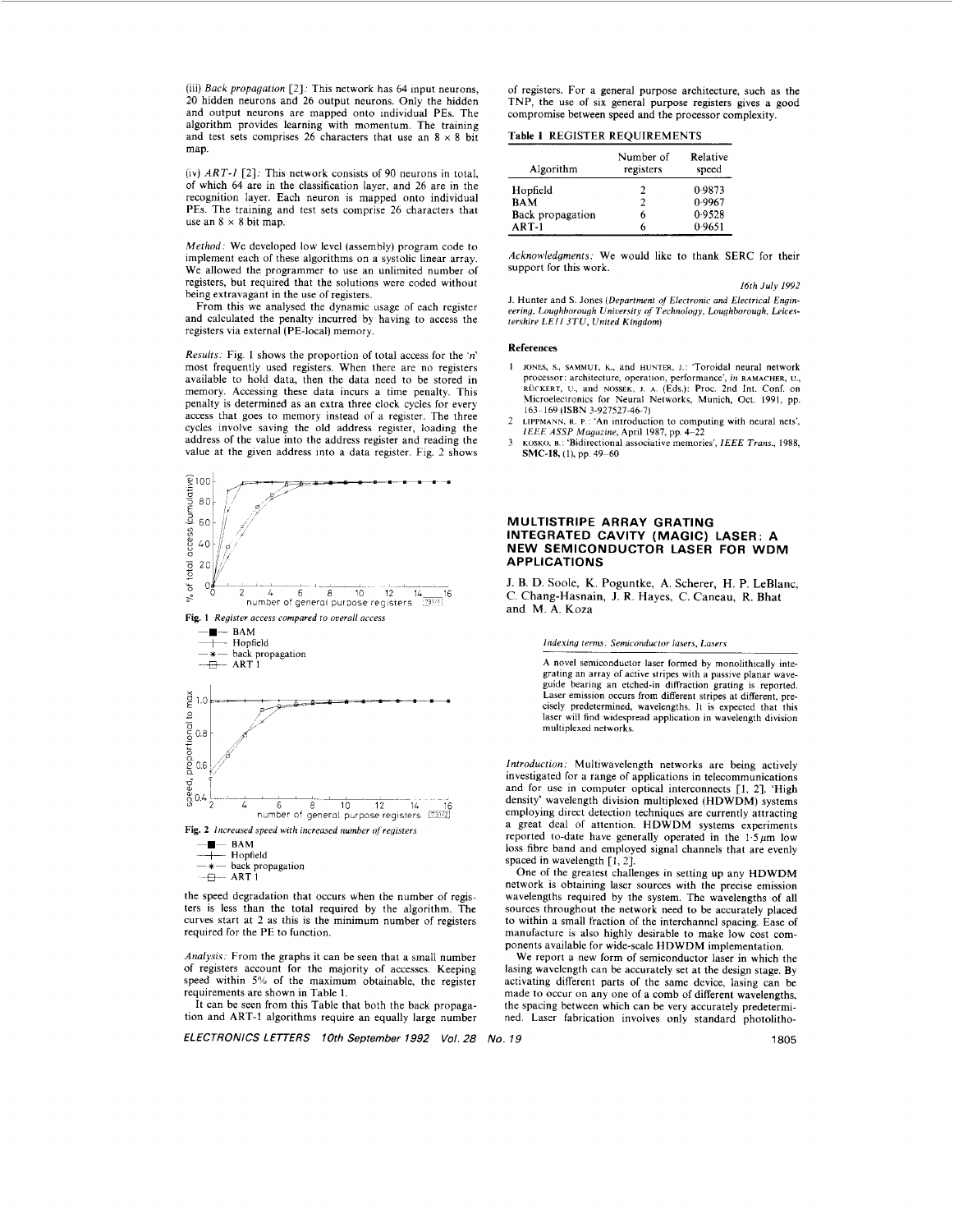<span id="page-1-0"></span>graphic masking techniques, dry and wet-chemical etching. Just one regrowth is employed, that of a semi-insulating current blocking layer. By virtue of its wavelength precision and simplicity of fabrication, we believe that this laser has significant potential for wide-scale implementation in HDWDM networks.

*MAGIC laser*: The laser may be regarded as a monolithic two-dimensional realisation of an external grating laser where, instead of a single active element and a rotating grating, we have a fixed integrated grating and an array of active stripes. When any one of the stripes is injection pumped it lases at a wavelength determined by its position relative to that of the grating. As this geometry is accurately defined by a photolithographic mask, precise design-stage definition of the lasing wavelengths is possible. We call the integrated laser a 'multistripe array grating integrated cavity (MAGIC)' laser [3].

A similar multistripe integrated laser has been suggested as a potential source of multiwavelength radiation **[4],** and an equivalent bulk-optic demonstration has recently been reported [5]. We will consider multiwavelength operation of the MAGIC laser in another publication.

A schematic diagram of the MAGIC laser reported in this Letter is given in Fig. 1. The optical resonator is similar to



**p.** 1 **Fig. 1** Schematic diagram of *MAGIC* laser **As** Indicated. shaded bar **is being** injection pumped

that of our previously discussed grating-based InP multiplexer/demultiplexer [6]. In the MAGIC laser a planar InP/InGaAsP/InP double heterostructure waveguide forms the body of the laser between the diffraction grating (on the right) and the active waveguiding stripes (on the left). The external facet of the active stripes together with the grating form the reflective boundaries of the resonant cavity. The grating is formed by a reflective wall vertically etched down through the waveguide core. It is curved in the plane of the device and focuses retrodiffracted light onto the 'internal' ends of the active stripes. These stripes comprise a conventional InCaAs/lnGaAsP multiquantum well (MQW) active region that lies directly on top of the waveguiding core, the latter being continuous with the rest of the optical resonator body. This arrangement assures good coupling of the optical mode between the active stripe and the planar guide region [7]. Semi-insulating InP provides current-blocking for the electrically pumped stripes and also forms an upper cladding to the planar waveguide.

Fabrication: The laser structure was grown by low-pressure metal organic vapour deposition (MOCVD) on an  $n^+$ -InP substrate. First, the waveguide core and laser structure was grown: a  $0.3 \mu$ m *n*-InGaAsP  $(\lambda_g = 1.3 \mu$ m) guide core, fol-<br>lowed by a thin InP etch-stop layer, a 6 InGaAs well/6 InGaAsP  $(\lambda_g = 1.3 \,\mu\text{m})$  barrier undoped MQW active region,  $0.2 \mu m$  of quaternary grading,  $0.9 \mu m$  of p-InP, and a final  $0.2 \mu m$  p<sup>+</sup>-InGaAsP  $(\lambda_g = 1.3 \mu m)$  top contact layer. The multistripe array was then formed by etching down to the top of the waveguide core, and  $1.0 \mu m$  of semi-insulating Fe : InP re-grown on the etched surface. chemically assisted ion beam etching [8] was then used to etch the  $\sim 3 \mu m$  deep verticalwalled diffraction grating. After metallising the grating, top contacts were formed to the stripes and the wafer was thinned and cleaved across the stripe array to provide the laser output facet.

The fabricated laser measured  $\sim 14 \times 3$  mm<sup>2</sup>, with a stripe/ grating separation of IOmm. The stripes were typically  $-2$  mm long and spaced at  $\sim 40 \,\mu$ m, their exact placing being chosen to linearise the laser output wavelengths. Active region widths were  $6-7 \mu m$ . The diffraction geometry employed was a standard **9** mm radius Rowland circle; the grating operated in 16th order and was blazed for retroreflection.

Laser characteristics: The laser was examined under pulsed operation. Each active stripe was pumped separately. No temperature stabillsation was employed

Lasing was observed from the active stripes, over a spectral range from  $\sim 1500$  to 1535 nm. Current thresholds were  $80-$ 100 mA, and the lasing intensity was typically > 25 **dB** above the background spontaneous emission The emissions were TE polarised. The typical emission spectrum of a stripe, taken with an *0* 1 nm resolution optical spectrum analyser, is shown **in Fig. 2** 



Taken with 0.1 nm resolution optical spectrum analy

The measured wavelength of the laser emission from each stripe was in accordance with its geometric placing with respect to the diffraction grating. The absolute wavelength values were within 3nm of the original design values. The laser wavelengths are plotted in Fig. **3.** The wavelength spacing is  $\sim$  4nm. The wavelength placings are linear to within measurement accuracy. Individual variations are  $\pm$ 0.09 nm, or  $\sim$  2% of the channel spacing, as measured from a scan of an optical spectrum analyser with **0.1** nm resolution, This very high degree of wavelength linearity and spacing accuracy is a direct consequence of photolithographically determined geometric definition of the lasing cavity.

Scanning Fabry-Perot measurements revealed that the lasing of each stripe occurred predominantly on a single **longi**tudinal mode. The emission was >8dB above the next most intense of the 8-9 other longitudinal modes contained within  $a \sim 0.27$  nm emission band. The longitudinal mode spacing and the output spectral band are in accord with the laser cavity length and active stripe width, respectively. Reduction of the active width to a value typical of single mode buried lasers is expected to produce single frequency operation of the MAGIC laser.

Summary: We have presented a new monolithic semiconductor laser: the multistripe array grating integrating cavity (MAGIC) laser. Laser emission occurs from each stripe at a wavelength determined by its position relative to an integrated diffraction grating. This permits accurate determination of the lasing wavelengths at the design stage. We have realised a MAGIC laser that lases over 35 nm in the **1.5 pm** 



I a06 *ELECTRONICS LErrERS* **lOrh** *September 1992 Vol. 28 No. 19*